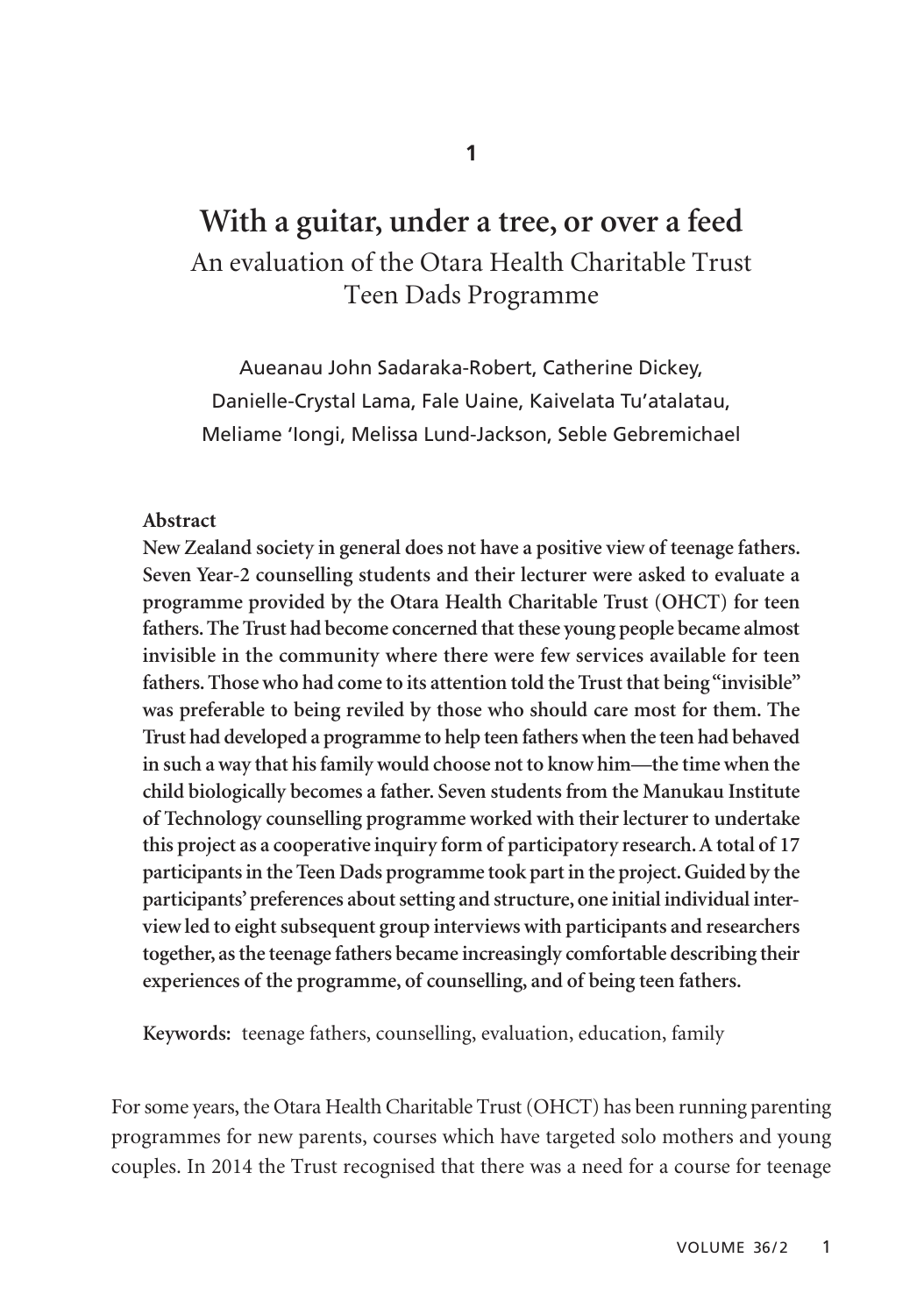fathers, and therefore targeted them and encouraged them to participate in weekend camps and regular evening activities where they were mentored by other men who had had similar life experiences.

Subsequently, at the request of the OHCT, Manukau Institute of Technology coun selling students, guided by their lecturer, undertook a project to evaluate the effective ness of this teen fathers programme. At the time these students were a small class of seven, undertaking their research course partway through the fourth semester of their studies for their counselling degree.

The purpose of the evaluation was to find out what activities in the programme were meeting the needs of the teen fathers: what did they participate in and find valuable, and how did they experience and perceive the various aspects of the programme? The student researchers aimed to obtain the kind of information that would help the programme to continue effectively. From their own perspective, they were particularly interested to find out whether counselling was part of the support package offered by the OHTC, whether this was taken up by the teenage fathers, and how they perceived it.

### **The research methodology**

Participatory research was chosen as the most suitable approach for this project because it was hoped that some benefits, "some form of transformative action or social change" (Giddings, 2005, p. 224), would ensue for the participants and the group they represented. We wanted to challenge some of the hegemonic behaviours that resulted in the disempowerment of these teenage fathers. Cooperative inquiry, a branch of participatory research that was developed by John Heron (1996) was the methodology that seemed most suitable to evaluate the effectiveness of the Teen Dads Programme. This approach has been described as "research 'with' rather than 'on' people," in which "validity is tested in action by the degree to which the results satisfy the participants' goals and needs" (Greenwood & Levin, 2007, p. 209).

### *The sample*

To gather the sample needed for this evaluation the OHCT approached teen fathers who had been part of the programme and asked them on our behalf if they would like to be part of the evaluation. The Trust explained to the teenage fathers that they needed some "robust research" to help them to raise funds to continue the Teen Dads programme. The Trust also gave them a participant information sheet and told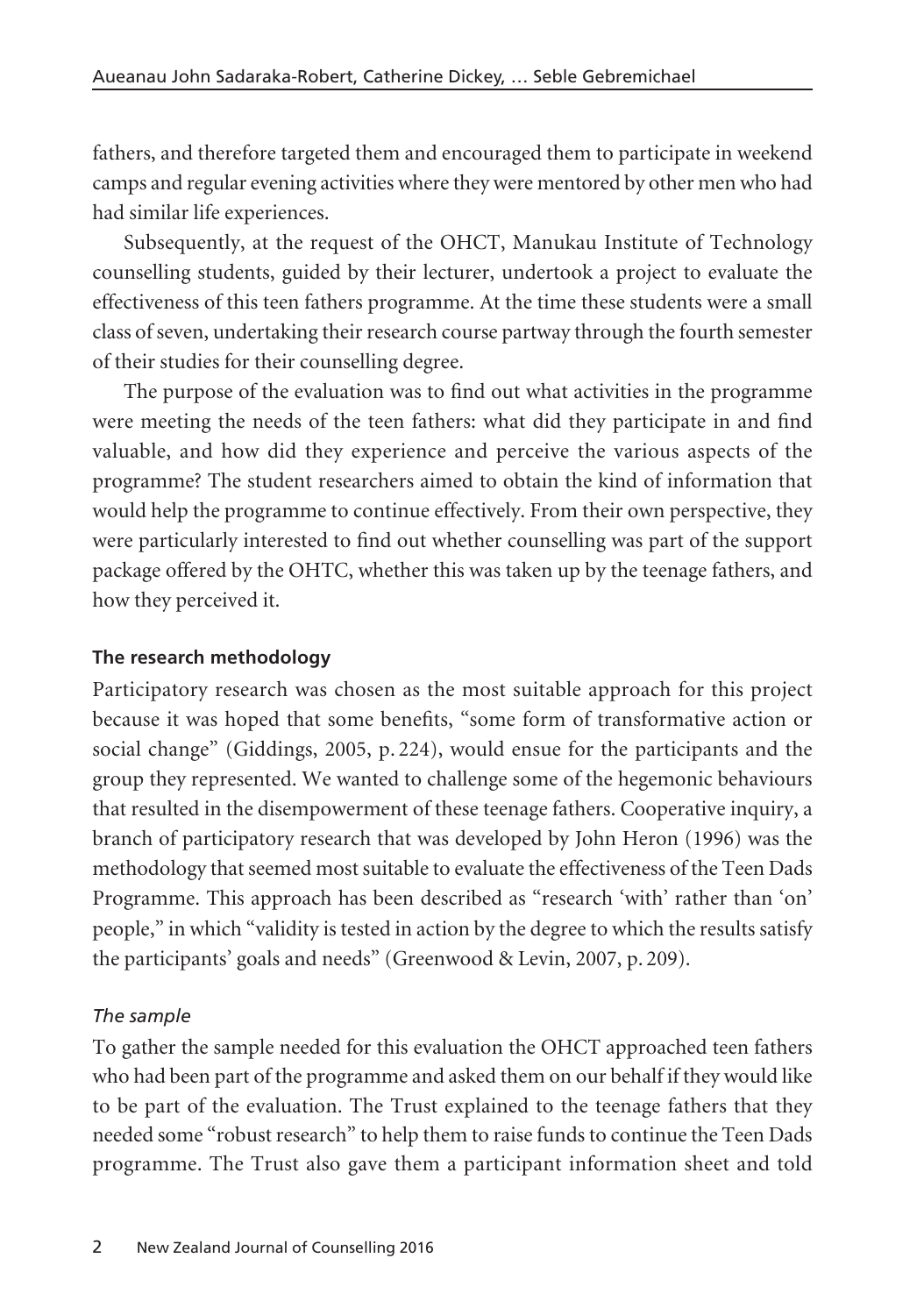them that a researcher would ring them about a meeting place and at that meeting they would be able to ask questions about the project and be asked to give their consent to be included. In total, 17 teen fathers took part, all of whom had one or more children.

### *The student evaluators/researchers*

The researchers were a group of students of mixed ages (20 to 52 years) and ethnicities. Of the seven, three were male and four female. Because of serious illness one researcher was unable to participate in the interviews but contributed in other ways. Initially, they expected to interview the teen fathers they had to contact based on the information from the Trust. They expected that the teen fathers would be easy to contact using their mobile telephones. They decided that a non-threatening location to meet the first time was necessary. They expected that when they interviewed the teenage fathers, they would use a number of open-ended questions to gather responses.

#### **Procedure**

The students were supplied with telephone numbers to call those who had said they would participate, and a meeting place outside the local Subway was arranged. The first day only one teenage father turned up, although five had said they would attend. Two male Pacific Island students spent two hours talking with this participant about his experience as a teenage father and how the OHCT programme had helped him. A lot of tears were shed during those two hours. The participant left, determined to bring more of his teenage-father friends back the next week.

True to his word, a week later at Subway we now had four teenage fathers in the project. This time the first participant thought it would be good to have the six available students with them, not just the male students. After discussion this idea was accepted and the consent form amended. The third week began with a "feed" as usual, for seven participants and the six students. A total of nine interviews were held.

Although we had thought that the telephone call, after the Trust had spoken with possible participants, and a neutral meeting place would be sufficient for our recruit ment of participants, we quickly adjusted the process to allow our first participant to invite others. The process of eating and talking was instrumental in getting positive outcomes for this project.

#### **Findings and discussion**

In reporting these findings, we have deliberately not given pseudonyms to the participants because the sample was too small. We had thought that following through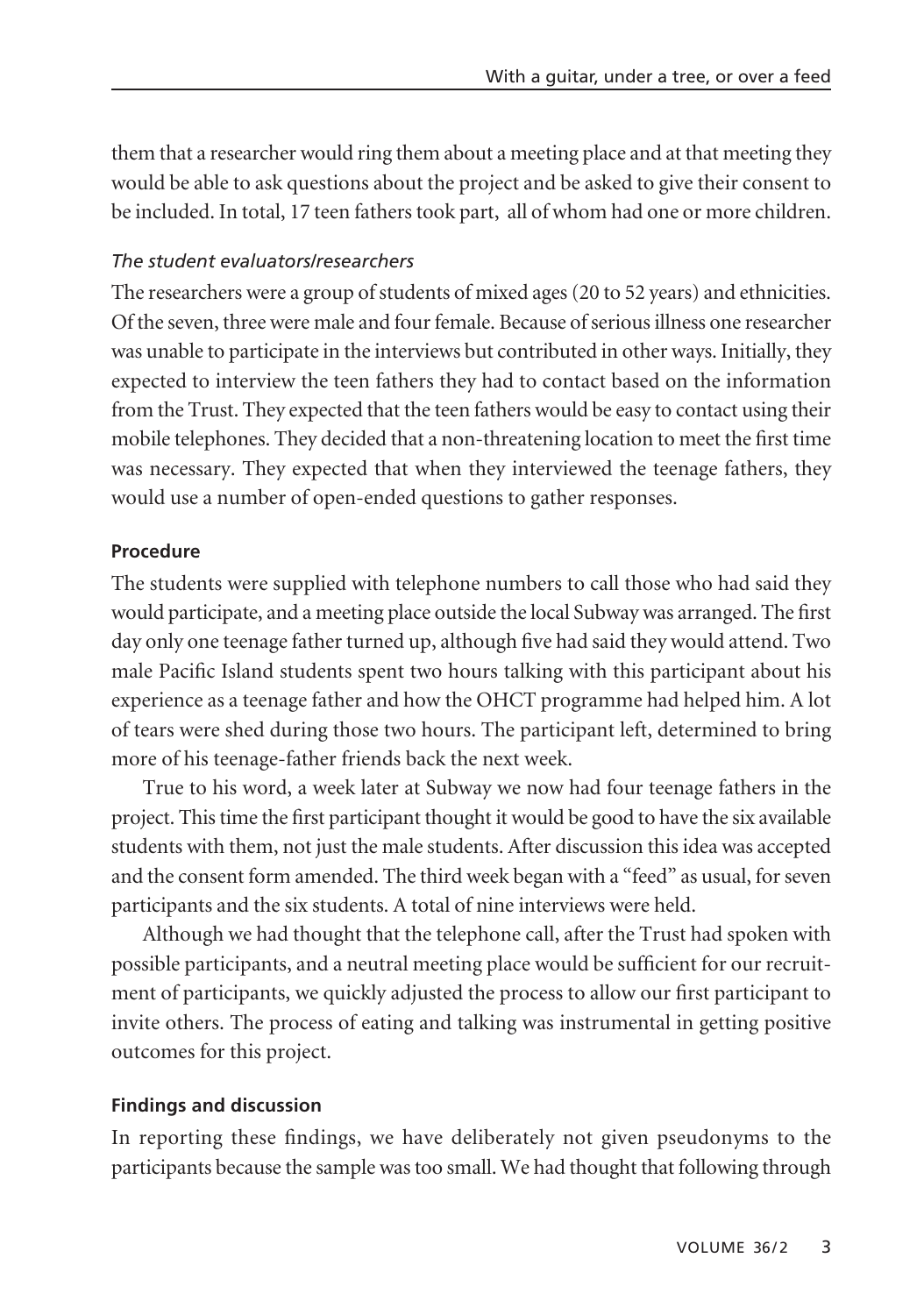with pseudonyms or any other identifier might mean that the participants could be more easily recognised by others who knew of them. As a result, we have not attributed responses to specific participants.

In those early discussions, the teenage fathers told us that none had had any counselling about "being a father" until their interaction with OHCT. All the young men described their counselling as group sessions about things "to do with babies." None had received one-on-one counselling. From these conversations, a number of themes emerged that our student counsellors began to explore and analyse, using the participants' narratives.

### *Masculinity and responsibility*

Weber (2012) suggests that "teen mothers and fathers are located in a tough position, having openly violated various societal expectations, especially those that dictate that individuals follow a 'normal' life path (e.g., education, job, marriage, and then family)" (p. 904). Young men use the discourses of masculinity, on the one hand to deny responsibility for the baby, but on the other, to use norms of masculinity to maintain their "good-guy image." In this context, all the participants described similar challenges around masculinity, lack of real knowledge of human growth and development, and the need to keep face as a male around their friends.

None of the participants considered that they were "responsible" for the girl's getting pregnant. They relied on cultural assumptions that women were in charge of contraception. Three participants believed that since the women "could get the pill" easily enough, then that was that! The girls would "get the pill" if they did not want to have a baby. Only one of the participants said that he had had sex with his girl several times before he realised that if she became a mother, he would be a father. He went on to say that other males in his whänau had become fathers but they had never had anything to do with the mother or the child. As a result, he thought it was okay to keep having sex, and when his girlfriend became pregnant, he "'bailed on' [abandoned] the mother and child."

Some of the teenagers had bought condoms, not to use as a birth control method but to stop themselves from getting sexually transmitted infections (STI). The teenage fathers (accompanied by embarrassed giggles) said that they had learnt about STIs at school and "they looked really 'badas' and scary!"

What was alarming about this discussion was the feeling that when men had sex and got someone hapü (pregnant), they were "less culpable than a woman's not-doing*…*"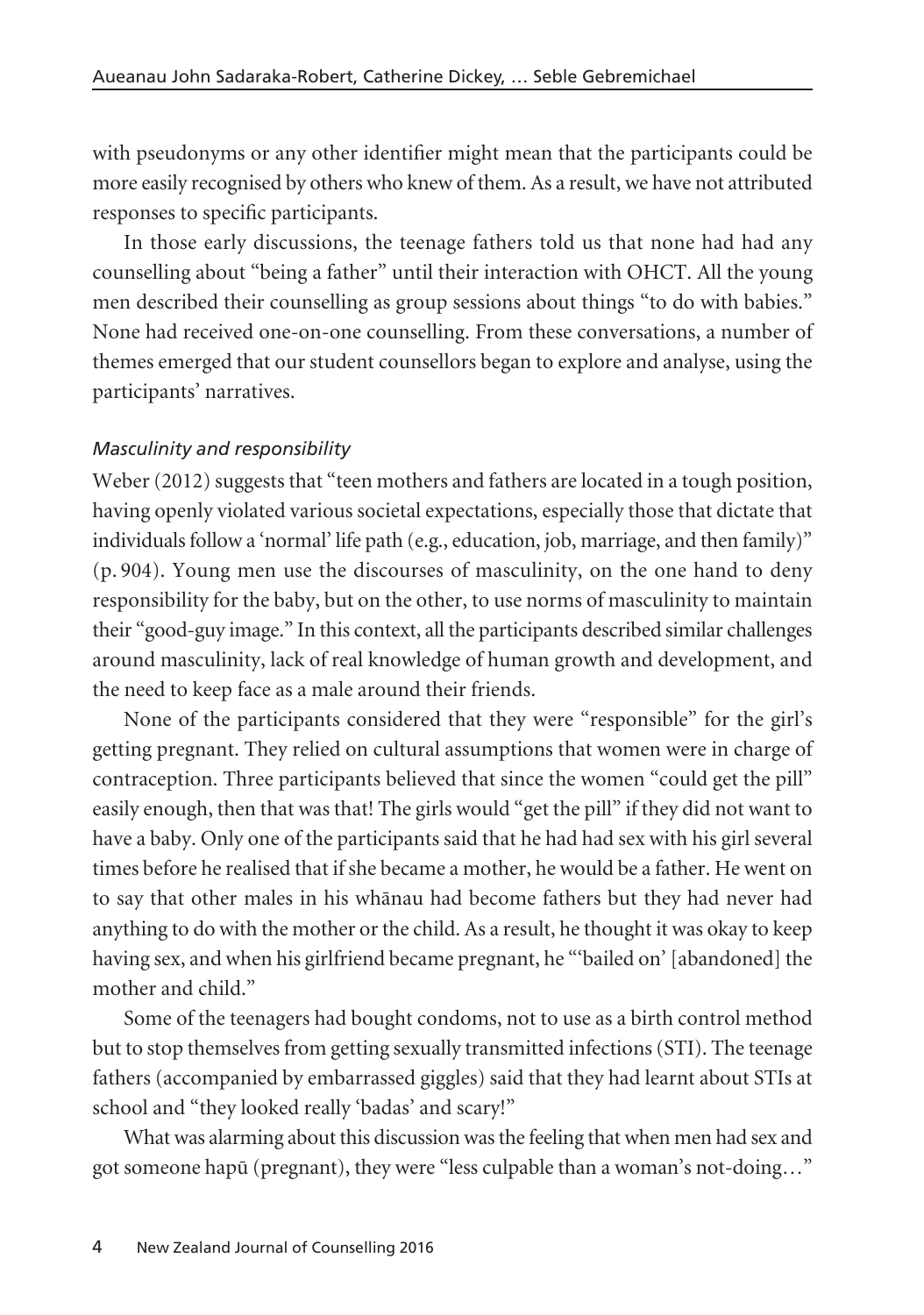(Weber, 2012, p. 908). This thinking appears to be located in a "long cultural history that has valued, and continues to value, men's sexual pleasure over women's" (Brumberg, 1997, as cited in Weber, 2012, p. 908). These male teenagers expected their girls to be hesitant about sex—that is, they only wanted it when their male partners loved them, but the girls were still expected to "plan ahead" (Weber, 2012, p. 909) by taking precautions not to get pregnant. All participants believed that pregnancy was just an "accident," with causes that ranged from the old argument "boys will be boys" (that is, they can't control their sexual urges) to broken condoms, to the girl missing a pill, to overindulgence in alcohol and illegal drug-taking.

Initially, none of the participants said that they had enjoyed the experience. At a much later interview, some admitted that they did enjoy it and so did their girlfriends. All the participants disclosed that they had talked to their friends about having sex. One rather sheepishly admitted that he got a "buzz" when his friends told him "You're the man!" Only one of the participants claimed that (at age 15) he had sex with his girlfriend because she was the one he wanted to marry when the time was right.

Using love to explain the "accidents" seems, from the point of view of masculinity, to be a contradiction. The teenage father who made this statement had explained to the group that in his family actions like hugs for his dad and brothers and kisses for his mum and sisters were the norm. This set him apart from the others who mainly explained the pregnancy as a result of their masculinity and the girl not taking precautions.

#### *Legal matters*

A number of the participants recognised that they had broken the law by having sexual intercourse with someone under 16. Some of the young men were worried about this, but thus far none of them had been charged. Some said they had been threatened by the girl's parents but it was mostly about telling them they were no longer to see the girl or were forbidden from seeing the baby when it was born. When asked about the worry of being charged, one said he had been given advice by an older teenager that "when the girl's family calmed down, they wouldn't do anything because they wanted to keep it quiet 'cause it was shameful."

None of the young men knew much about birth certificates or how you got them. Most knew that they may or may not have been named by the mother of the child. They knew that it cost money when they started work because they had to pay child support if their name was on the birth certificate. None of the cohort had thought about this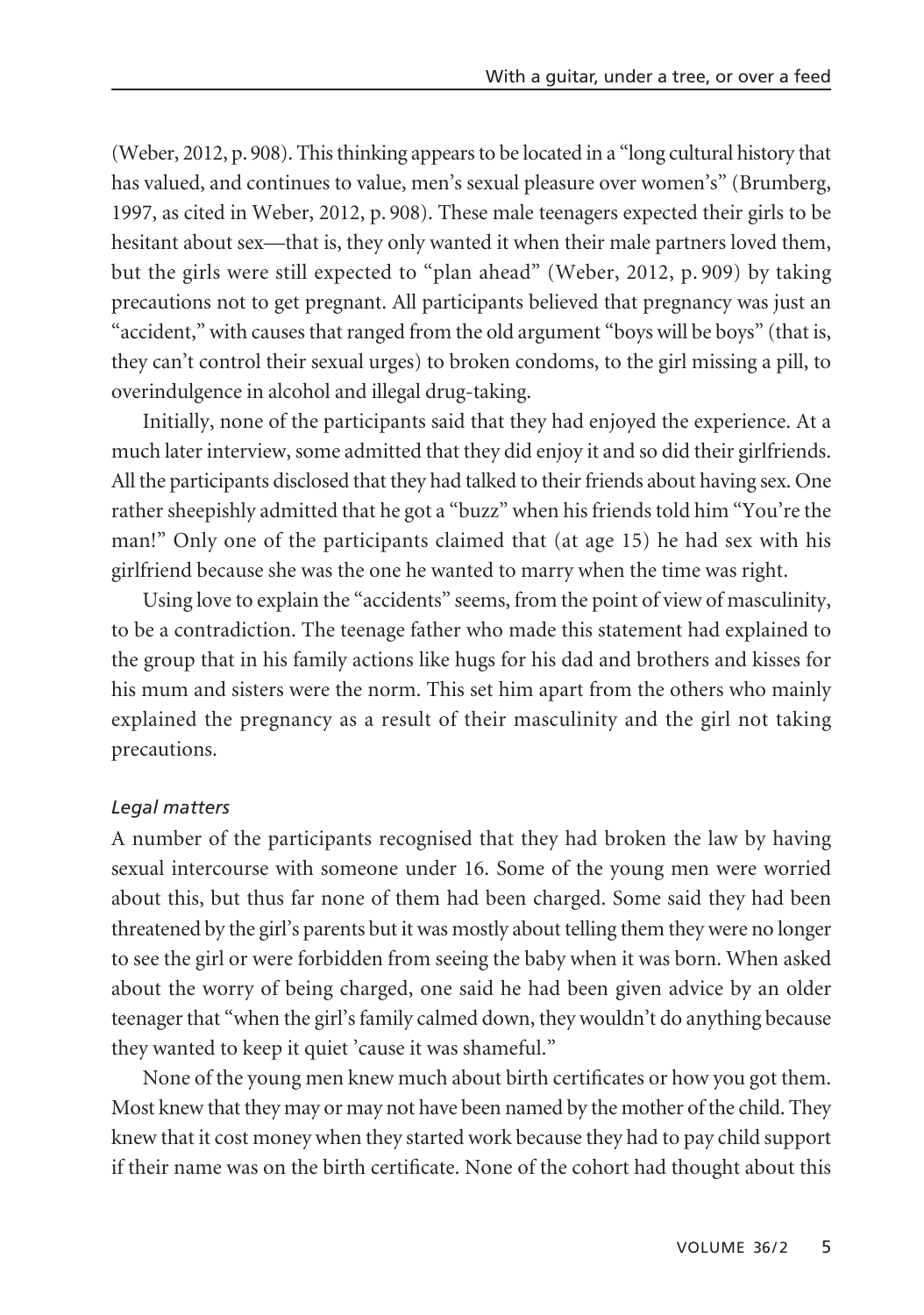unless they were committed to the teenage mother or were going to get access and so have some say in the naming of the child. What was beginning to worry some was when they later wanted to be involved with the child and found that they were not recorded as the father. After this discovery, they very soon found out how hard it was to get acknowledged as the father when they had "grown up." They weren't a kid anymore!

### *The interface with agencies and health professionals*

A number of the cohort experienced much negativity from both health professionals and non-governmental and governmental agencies. In discussion with those young men who had been with their partner to WINZ, or Housing NZ, or to parenting courses, they echoed what Rouch (2005) found when he suggested that these agencies or health professionals were working on "the prevailing assumption that the teenage mother will be the primary caregiver, and that the father will be disinterested" (p. 88). Furthermore, Rouch asked whether these groups recognised the teen fathers' "needs and their potential contribution to positive parenting" (p. 89). How do these teenage fathers "become effective, loving fathers?" (p. 89).

### *Breaks in education*

As long ago as 1986, Pitt (as cited in Breiding-Buss, Guise, Scanlan, & Voice, 2003) suggested that there would be no solutions to teenage pregnancies since most sexual behaviour was male-initiated and little work had commenced with male teenagers around realistically managing their sexual behaviour. Clinically, the young men in this cohort were quite well-informed about STIs and male and female anatomy, but knew little about how to manage their own responses to the emotions that were occurring in them around sex.

These young men discussed at length their need for, or exclusion from, formal learning situations. Several of them were told by their families that they must leave school and "get a job!" Others were told that they needed to get on with their education. Another was given no guidance or support from anyone about his education. The teens spoke retrospectively about their knowledge of programmes available in the community for teenage mothers. In their discussion they were not sure if this was "fair."

However, they were more vocal about the issues they encountered if they did continue in school. For example, the young person who had his first child at 14 reported that a number of his friends made him the recipient of both negative jibes and positive "You're the man!" type comments. He had hoped to just go along to school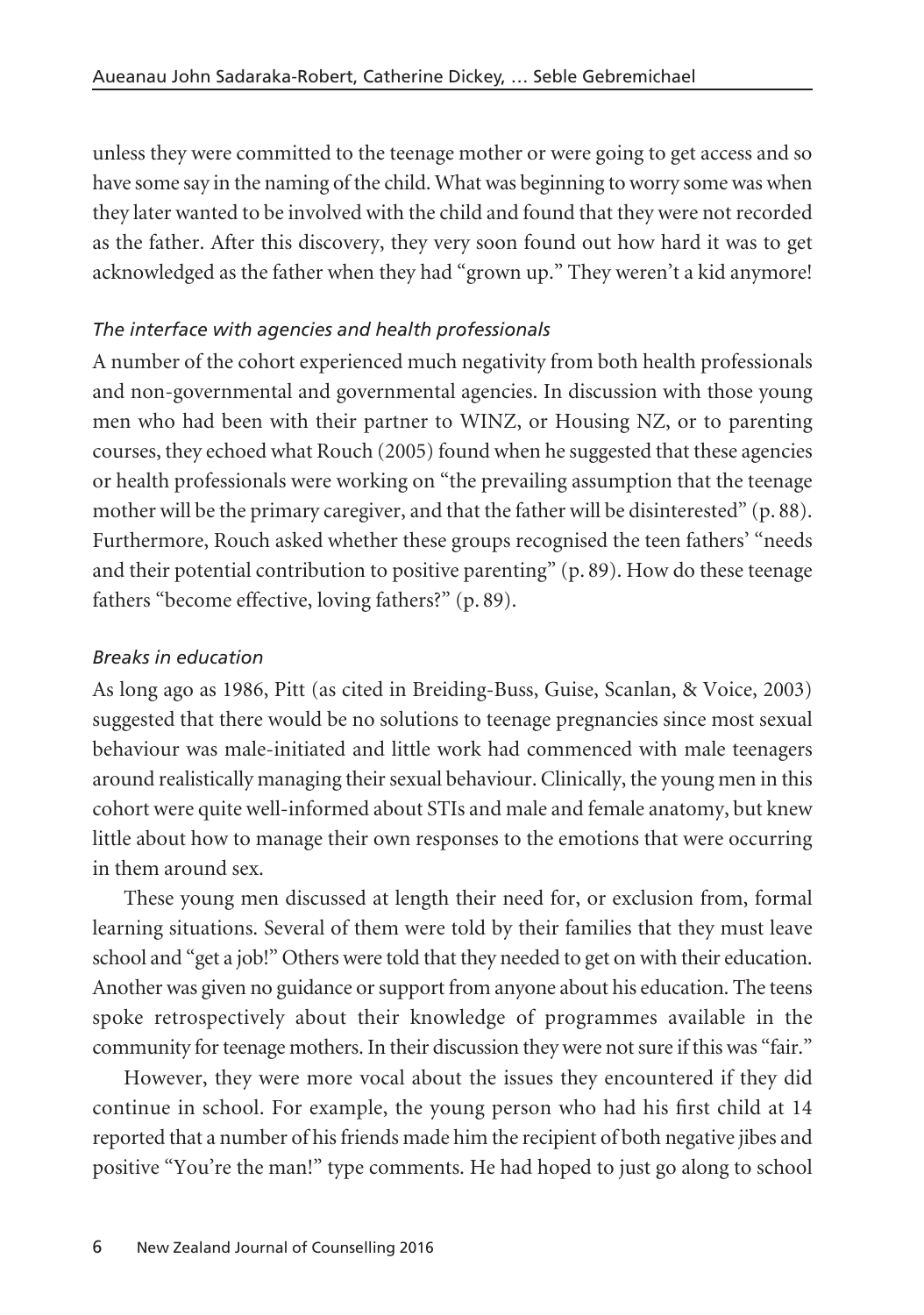without anyone knowing he had made somebody pregnant. He also spoke about his own feelings, especially in the night or when he was alone and when he did not have to act as "the man" with his mates. He told us that he had no help in understanding himself. This participant said:

*I wake up at night, or get up from doing homework, or when I put my uniform on and I would feel "munted."*

(Tell us about what you mean by "munted"?)

*Well, I made someone pregnant and I am still in school in Year 10, I am still in the junior part of school. I still wear school uniforms!* 

A contrasting view was offered by the older Year 11 and 12 students. They felt that continuing in school presented different barriers for them. They said they were caught between at least two value systems. The ones who were told to leave school and get a job and step up to their new responsibility felt that they needed to leave, but in doing so, their dreams for further education "were blasted away." If they did return to school and were still in contact with the mother (and/or child), they said that,

*putting on a short pants school uniform troubled* (them) *inside.*

(Tell us more about your "troubled inside.")

*I thought that wearing a school uniform and being a father didn't go together. No matter how you tried to keep this quiet there was always someone who knew. I often thought about the rest of my class, especially my home (form) class. I thought they were always looking at me. I think they had decided I shouldn't be there. I thought so, too. Having a baby and being at high school didn't seem to be right.*

(Why did you continue at school?)

*My family made me, and my partner's family agreed. They both said I needed a good education to get a good job. Thinking back, this was a bit about my culture. I guess I followed the culture where it was okay for males to have sex early—they didn't insist on the girl going to school. I think that was about males' education being more important than a female's education.*

(What do you think about this?)

*I didn't think about that until you guys asked me. I just took it as okay for me (the male) to carry on in class. I did hate putting on short pants to go to school. It always reminded me of my having a baby and I'm still at school. It made me feel shitty.* ([After a while]—What do you think might have been better for you?)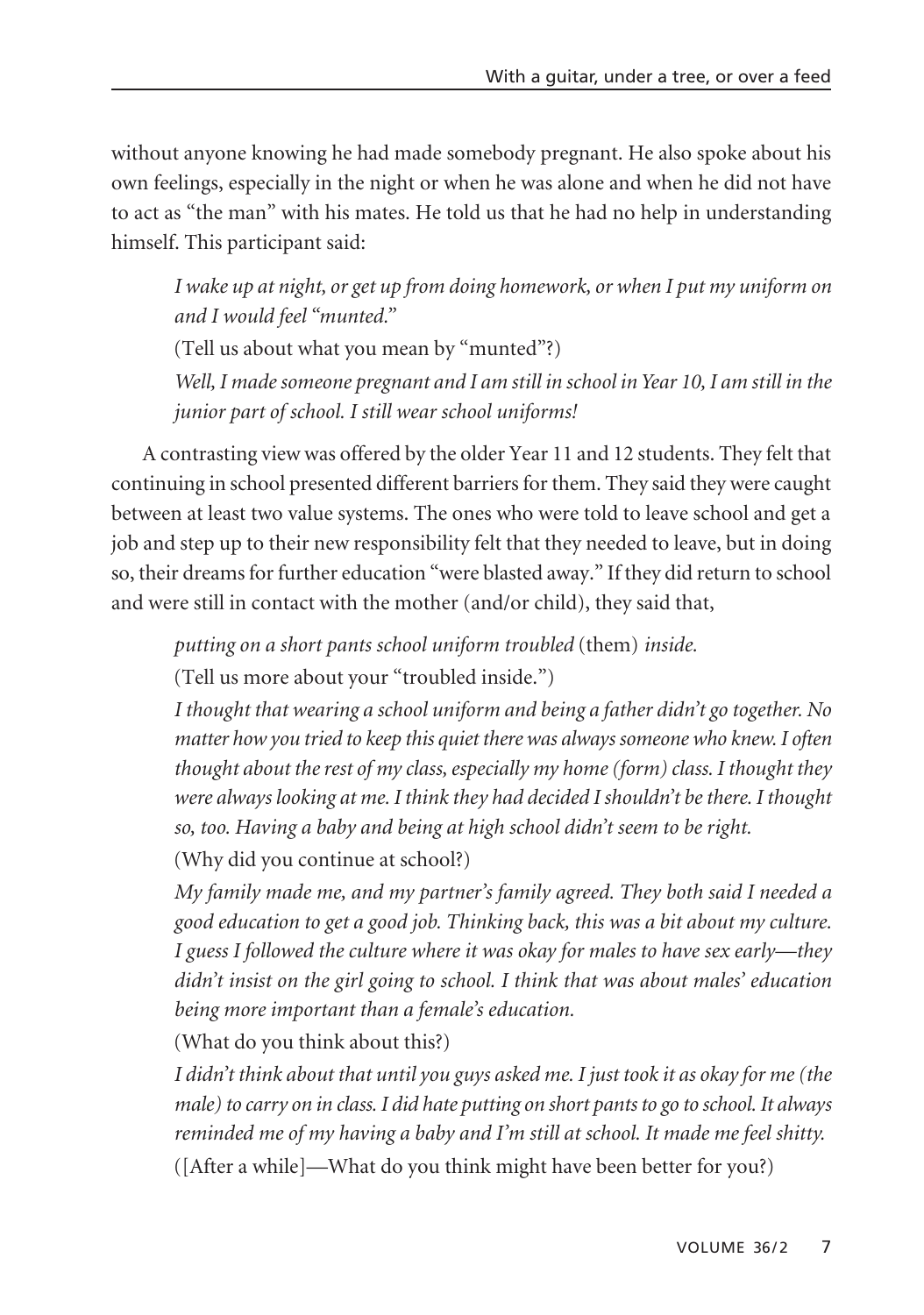*Having met you guys I think it would be easier for both of us to carry on our education at a place like MIT because everyone there is going on a course to get an education to help their families. They will have kids or are having kids like me. They don't wear school uniforms! (Much laughter)*

As we listened to the responses that we received when we asked the teen fathers about their education, we recognised how sad the teen fathers were. In this safe place they were able to talk about their feelings towards their education. Those who had been made to continue at school identified that being a teen father and then putting on a uniform to continue their secondary school education did not feel right.

Even the teens who were in more senior classes and were supported by the family only stayed a short time after the pregnancy was known. Those Year 11 and 12s who had little or no contact with the mother (and child), but who continued at school, reported that for one reason or another they dropped out of school within less than three months after finding out they were responsible for a pregnancy. When asked why this happened, the three participants had difficulty in answering. Their responses included:

*It was sort of cool being a father. I got this sort of feeling that I was now an adult and school wasn't necessary.*

*You got a lot of "cred" in the yard.* (What do you mean?)

*Mm. The man talk. You got elevated up with older men who had kids. You got more status. It's like you've proved yourself. You know you get slaps on your back. You've got strong swimmers [sperm] (Laughter). You know you can do it!*

(What about a job? Were you going to support the mother?)

*Nah! Her parents didn't want anything to do with me or for me to have anything to do with the baby.*

(How did you feel about that?) *Chill!* [All good]

(Do you still feel like that?) *Sort of. Sometimes I want to know how the kid is.* (Sort of? Can you tell us more?)

*I'm 17 now and I am feeling… I think I am missing something. The baby is two now. I wonder what it's like now, I think I want to have something to do with it. I'm working, but I don't think I am on the birth certificate.* (Why?) *Nothing is coming out of my wages.* (Do you want to pay something for the baby?) *At work there are some others who have a baby from before and they all complain about paying for that baby now that they have other kids. Sometimes I think I would, but my parents tell me it isn't necessary.*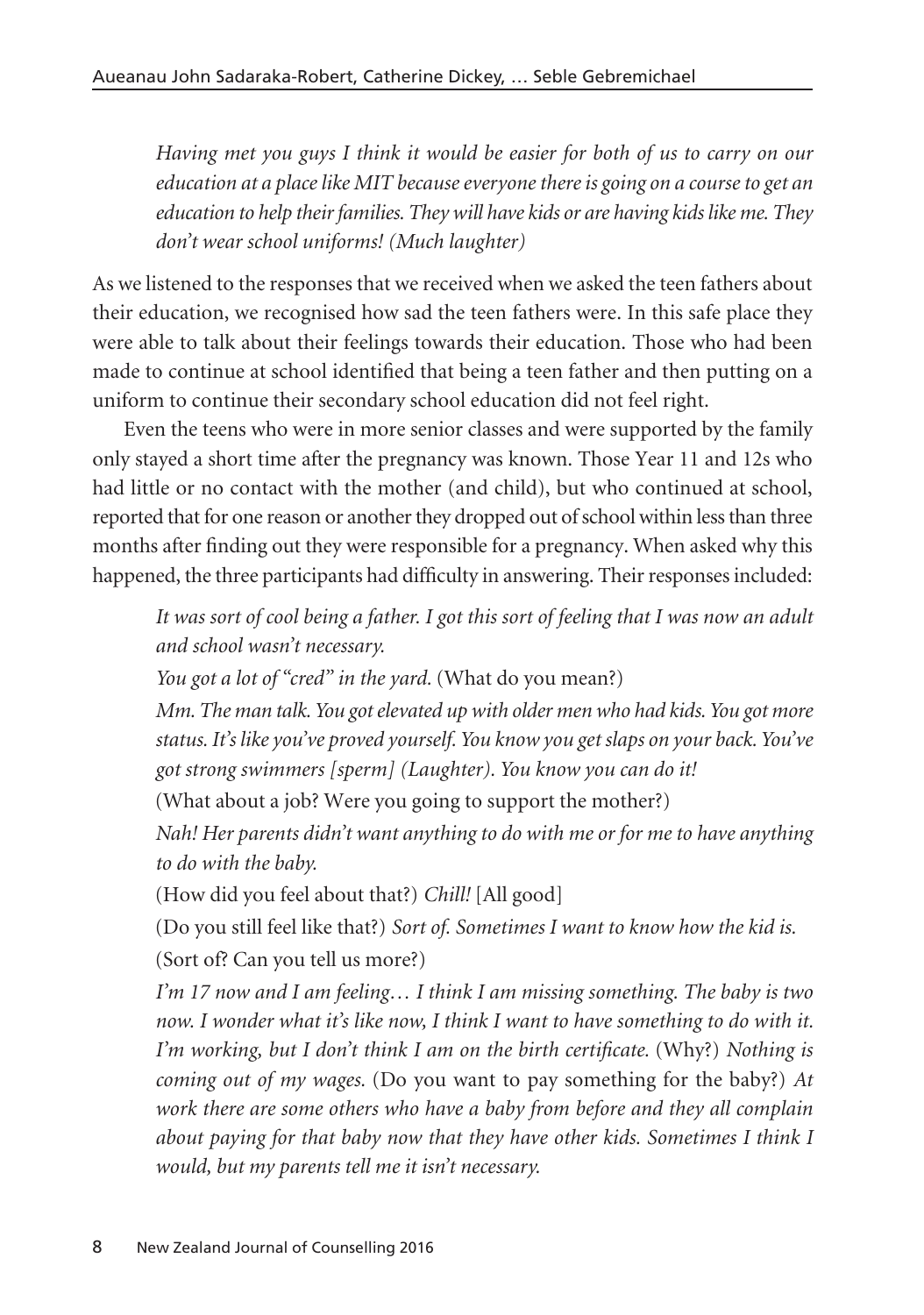One outcome from this project was the discovery that no-one had asked these young men about how they felt about being a father until now. For most, the reaction of their parents had been as bad as they imagined it would be. In this research setting they were able to think about and share what was happening to them when their families and friends knew about the pregnancy.

The last participant went on to say:

*I do need to talk about this. Could I come to one of 'you's guys' for counselling?* (Maybe not us—because now we are in a special relationship with you. We could suggest someone who could help. Maybe next year we could set up a coun selling office at MIT.)

*Mm. Okay. I had counselling for anger (four times) when I was younger and that wasn't much good. I was with mostly older people who really had beaten their partners more than once. Nah! I don't want that sort of counselling.* 

(So when would you have liked a different style of counselling?)

*Probably after a while. Like when I dropped out of school. I don't know if I would have listened then but I needed it. I still need it. The OHCT did help me then and I still go to their activities, especially the camp.* 

The need for a different "style" of counselling was raised by the teen fathers frequently.

If they had taken part in counselling of any kind in the past it was usually in an office somewhere that allowed others to see who was going to counselling, and this was a matter of concern. Their privacy was very important to them.

#### *Access to counselling*

These young men were very clear initially that they "didn't do" counselling. Some admitted that when at school they did sometimes "use the counsellor" to get out of a class they didn't like or to borrow missing pieces of uniform or to get a uniform pass for a non-regulation uniform article. Some of the group had gone to mandatory counselling a few times or the OHCT people had organised this kind of support for them. However, after being exposed a number of times to the second-year counselling students in the research process, their collective views on this "new style" of counselling were changing. They conceded that if it was offered now, they might take it.

The "new style" of counselling referred to the discussions we were having under a tree, over a feed, and with breaks for a song or two. We had set some ground rules about how the participants could either "park" their conversation if they were finding it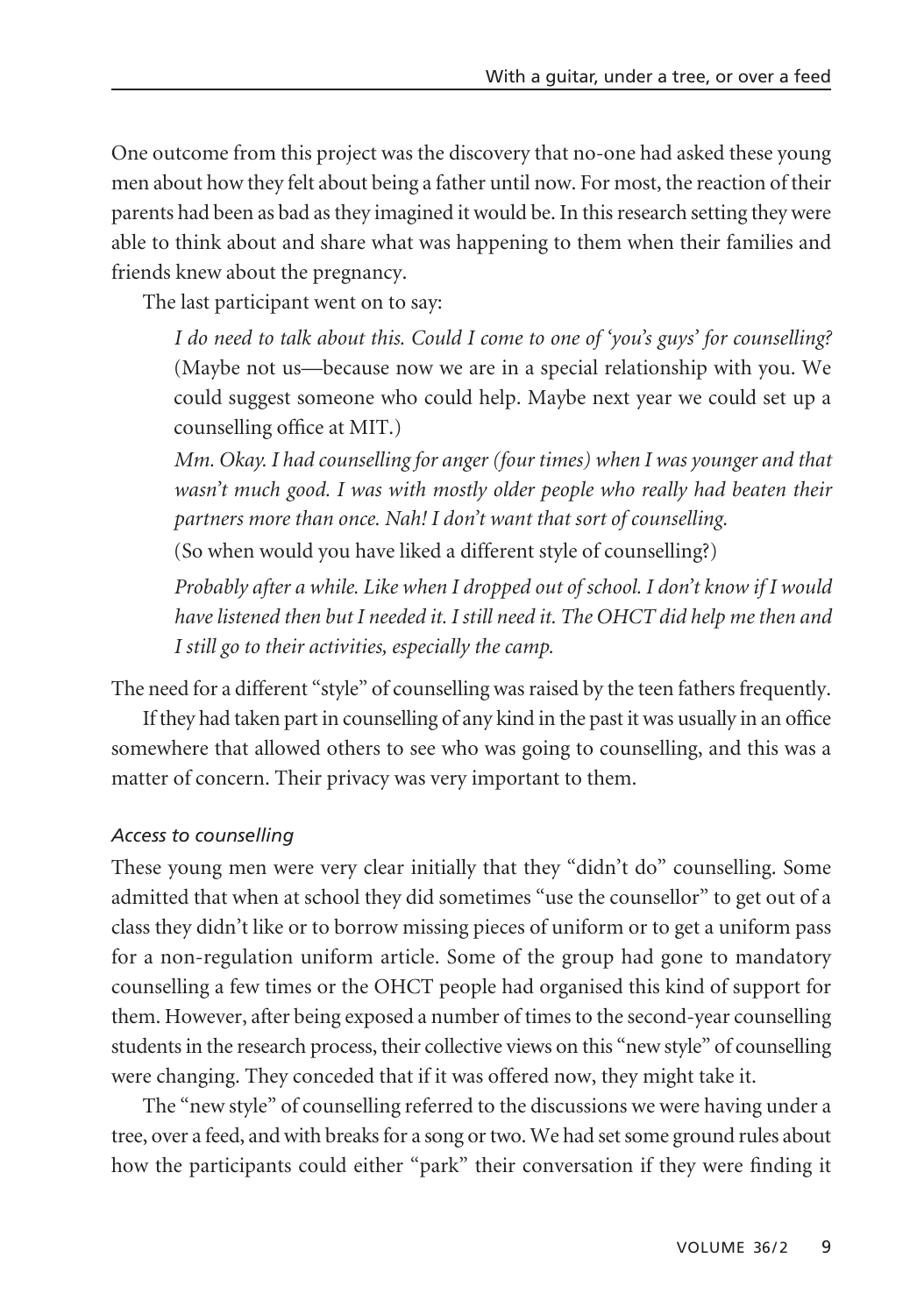too hard to continue, or could leave the group with one of the counselling students if something had triggered them, so that they could address the issue. If dealing with the "trigger" was beyond the scope of the student, then both knew the teenage father could access counselling staff to provide the support needed. This happened once only. For both the student and their participant there were positive outcomes.

The young men identified three different times that each possibly could have done with some counselling. The first was when they discovered "their girl" was pregnant and the families needed telling. They all said they were really worried at this time, knowing that things could get "ugly." The second time was when decisions were being made about their education or going to work. The third time was when they had "grown up a bit" but had not had any contact with mother or child, but now they wanted to be in the child's life.

As well, two participants thought they needed counselling at other times. One teenager had had sleepless nights because of these new experiences and the emotions he was feeling. He said these nights made him feel quite sick. One of the younger teenagers said that he was feeling overwhelmed that he had fathered a child. He thought "that babies were what adults had."

The participants knew that the mother of their baby had or would get some counselling help. They thought this came as part of the process for the girl because she would blame them for the pregnancy. One participant had been faced with the possibility that the pregnancy might be terminated. He was told that it was not up to him; it was the girl's decision. We did not pursue this comment as it was clear that he was very upset by his disclosure. After the meeting, he was taken to our counsellors for support.

#### *Social isolation*

A major issue identified by many of the young men was how often they felt very lonely. Those who chose to stay with the mother and baby now had additional daily responsibilities which prevented them from going to rugby practice and meet ing their friends. They were working to provide for the baby and the mother. They couldn't jump in a car and go off with their mates just because they wanted to. One participant remarked:

*Once I was walking home from work and some mates came by in the car. They stopped and asked me to go with them to 'Rewa. I said I couldn't because the baby was unwell and my partner needed a break. At that time, our families were still*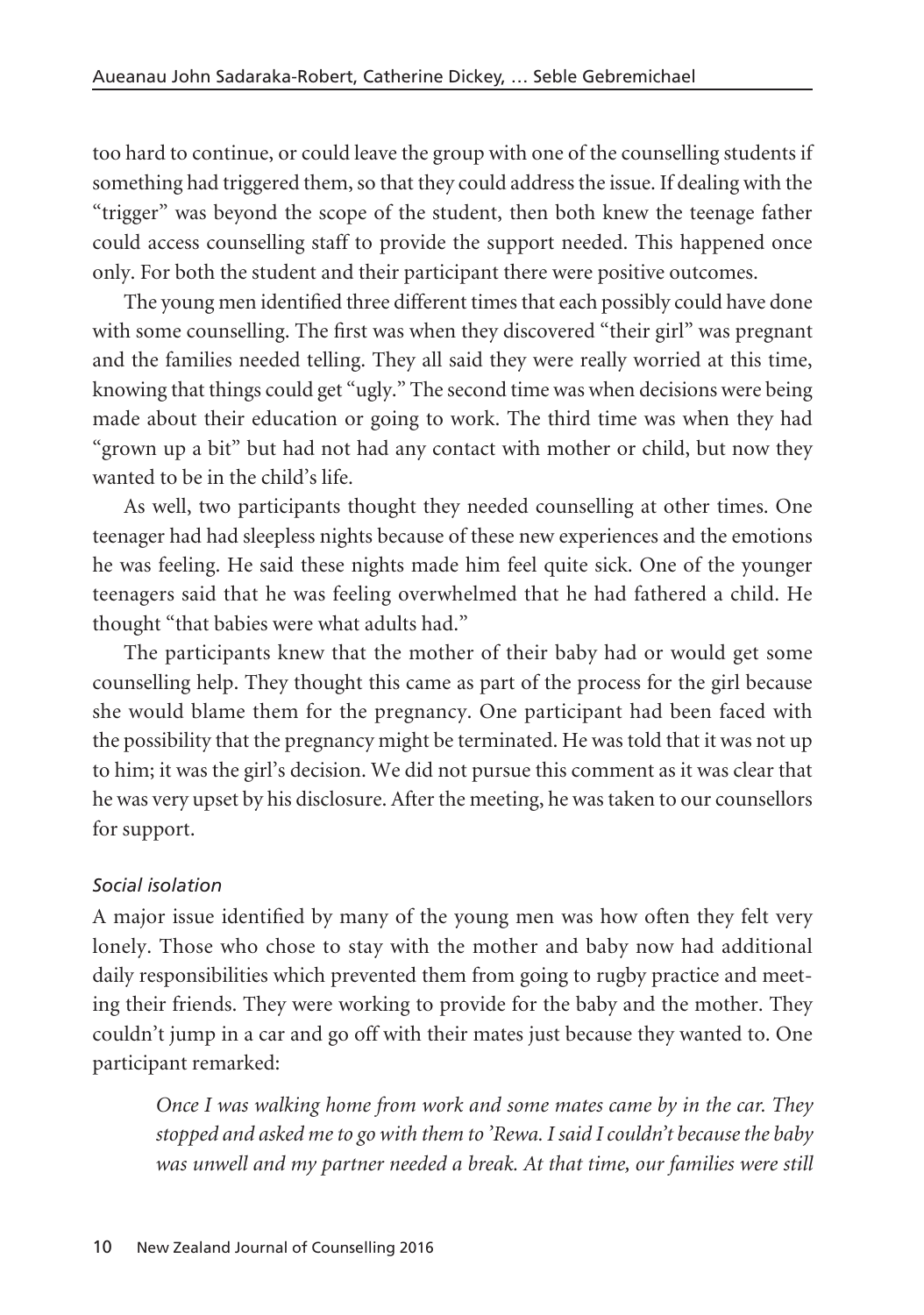*angry with us about the baby and they didn't help out at all. My friends drove off and I sat down on a fence and howled.* 

As he told us this he became very tearful (and so did everyone else). The other participants also affirmed they had all had similar experiences. They felt that everybody was mad at them and they felt quite alone.

One young man said that he had been sent to stay in a town about an hour from Otara because of getting a girl pregnant. He told us that one day while there, he went down to Kimihia Lake. It was early on a very foggy morning with not much wind. As the sun came up streaks of fog started to lift and a bit more water could be seen. Where the streaks lifted, he said he felt like he was in a cocoon looking out for somebody, anybody to talk too. *Where has everyone gone?*

The teenage fathers who stayed with the mother and baby were also very tired. If the baby was sick or woke often through the night, both parents would become tired. This tiredness often became chronic and further affected their functioning and ability to socialise or take part in other activities.

### *Evaluation of the support provided by the Otara Health Charitable Trust*

For at least one of the teenage fathers, the support given by OHCT had been crucial to his survival: it was the reason he was "still around." The Trust staff recognised that these adolescents were trying to define themselves physically, emotionally, intellectually, spiritually, and socially. They recognised that societal pressure meant the young fathers were having to grow up "real fast" to begin understanding that biologically they were now a "sire," but did they want to be a "father"? From the conversations with the young men, some key aspects of the support provided by the OHCT staff emerged.

#### *The young men identified the things provided by OHCT that benefitted them:*

- 1. The Trust staff supported them through whatever processes, challenges, and scary times these young men had faced during and after the pregnancy.
- 2. They provided a safe space where many of the young men's challenges and processes as teenage fathers could be dealt with. In this safe space, they had a mentor from beyond their immediate family to partner with them as they came to terms with whatever they had to manage.
- 3. The staff supported the teenagers as mediators, negotiating issues between the two families. These issues could range from how much input the teenage father wanted or was going to be allowed to have with the child, to their housing, or going to WINZ or other agencies with the young couple.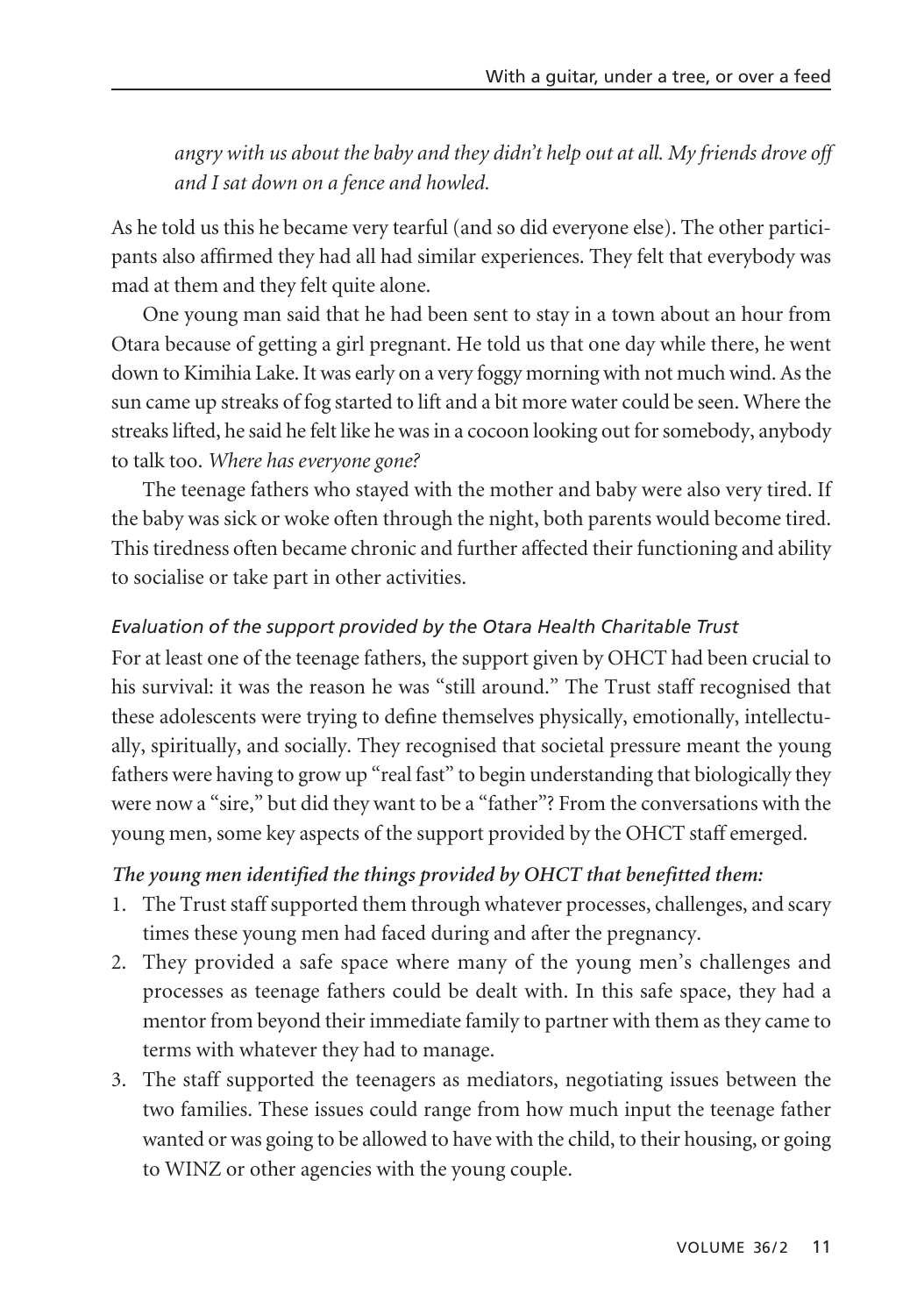- 4. The Trust staff helped with transportation to important appointments.
- 5. They started discussions with the teenage fathers about continuing their education.
- 6. They provided a cultural safety net for either the young man or the young couple.
- 7. They provided or accessed courses/workshops that the teenage parents needed.
- 8. They provided activities for the teenage fathers and, where appropriate, for the teenage mums as well. The weekend camps had a profound, positive effect on the young men.
- 9. They introduced the teenage fathers to other people who had managed their own family commitments as a teenage father, and to older men as role models.
- 10. They obtained some counselling sessions for individual teenage fathers.
- 11. They also enabled the young men to interact with women beyond those in their own families.

# **Key challenges faced by the teenage fathers**

As is apparent from the results presented above, the conversations also revealed key challenges these young fathers faced:

- 1. Getting in touch with people who could help them when it was known that the girl was pregnant. At that time, all the attention was on the pregnant young women, while these young men were mostly receiving attention that was negative.
- 2. Maintaining contact with the child and the mother.
- 3. Getting further support which they needed to be part of their children's lives as they themselves, as well as their children, were growing up.

# **Challenges for the Otara Health Charitable Trust**

From the evaluation key challenges for the OHCT that were apparent included:

- 1. Making contact with these young men as early as possible.
- 2. Continuing to communicate with these young men. (It was very clear that the young men were appreciative of the organisation's support).
- 3. Lack of funding.

# **Additional matters arising**

# *Pastoral support in school*

Perhaps the biggest challenge evident in this study is the difficulty of identifying the young father early. The younger the teen, the less ready he is to "meet the demands" (Tuffin, Rouch, & Frewin, 2010, p. 494) of being a father. Most of the young men in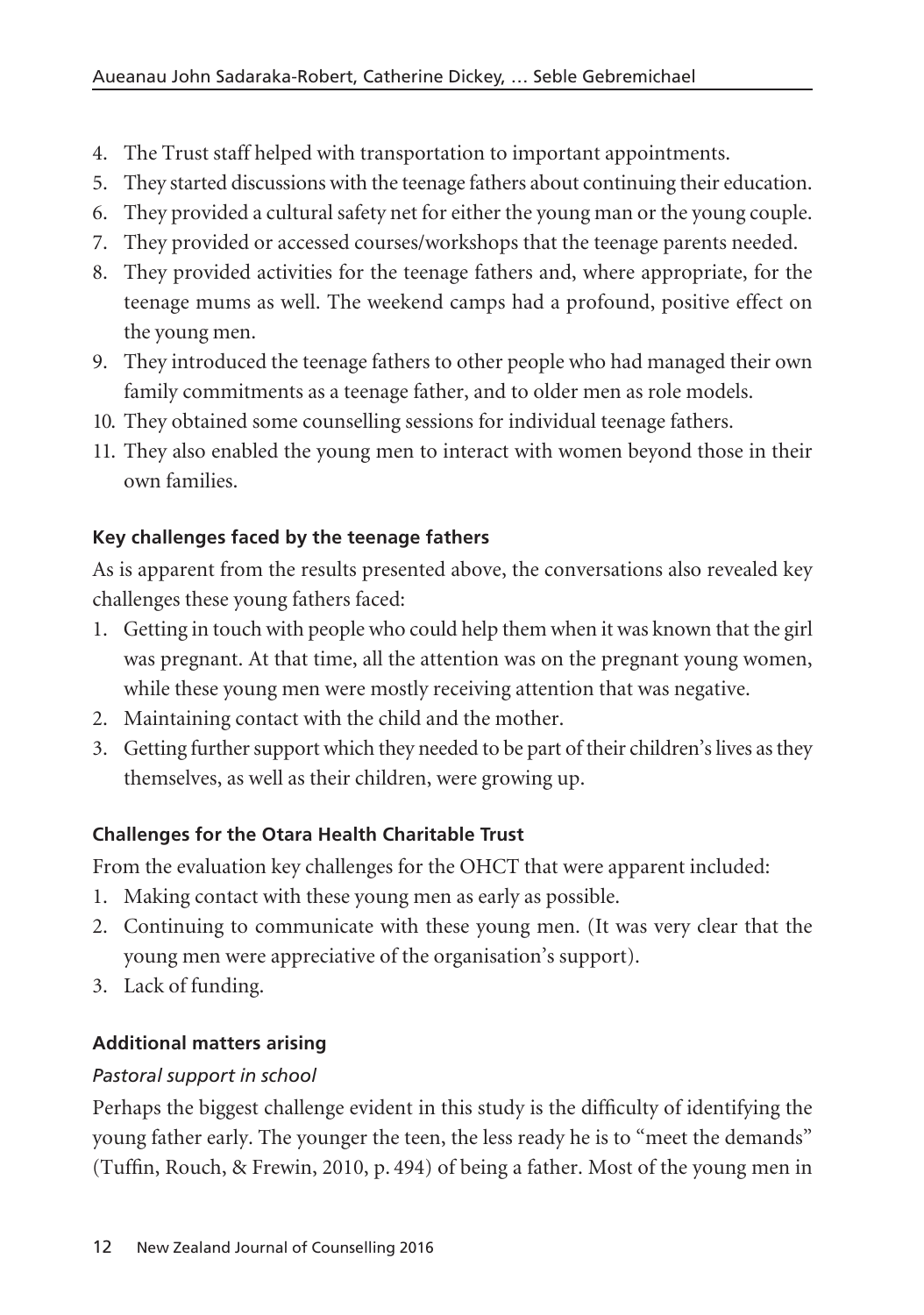this study lacked support from their families and most had no idea where they could seek help. Most of our teen fathers were still at school when the pregnancy occurred. This raises the question as to why there was no pastoral support at school. None of our participants sought help from their school at this time although some had used the school counsellor previously to avoid classes or to get uniform passes. Some of the participants knew that their pregnant partner had been to see the school counsellor and had disclosed who the father was but none had received an "invite" to discuss this situation from any staff member in their school.

William Glasser in 1998 and 2001 (as cited in Kirven, 2014) highlighted the five basic needs that everyone should be able to experience, those being, "survival, love and belonging, power/achievement, freedom/independence, and fun" (p. 24). For teen fathers, it is very possible that these needs may become marginalised because they do not know where to go for help (Kirven, 2014). One of the teens, when asked why he didn't go to see the school counsellor even though in the past he had used the counsellor to avoid going to a particular class, reported that he had a "war going on inside of him." One side was the acceptance of his mates saying that he was a "real man now," versus "I am really scared about this but it's not cool to go to the counsellor."

Among the counselling students were two who, in Year 12, became Peer Support leaders for Year 9 and 10 students. They wondered whether, if these teen fathers had been in a school that had peer support working well, their experience would have been so negative. Kiefer, Alley, and Ellerbrock (2015) suggest that teens "have a heightened awareness of and interest in peer relationships" (p. 4) but that they also "need at least one non-familial adult in school who understands their developmental needs and enjoys working with them" (p. 2). Three of the cohort said they had had a favourite teacher, but none felt they could speak to this teacher about their situation.

#### *Group interviewing and group counselling*

At the beginning of this project the research group had no intention of interviewing the participants as a group, and when one of the participants suggested we should work as a group the counselling students were quite concerned. Vlasto (2010), in a research project on bereavement, explored the relevant efficacy of individual and group counselling. Vlasto's research showed that both approaches were effective in bereave ment counselling but that they "fulfilled different functions" (p. 63). Vlasto considered that group counselling reduced the participants' isolation and they could empathise with others experiencing similar emotions, whereas individual counselling was a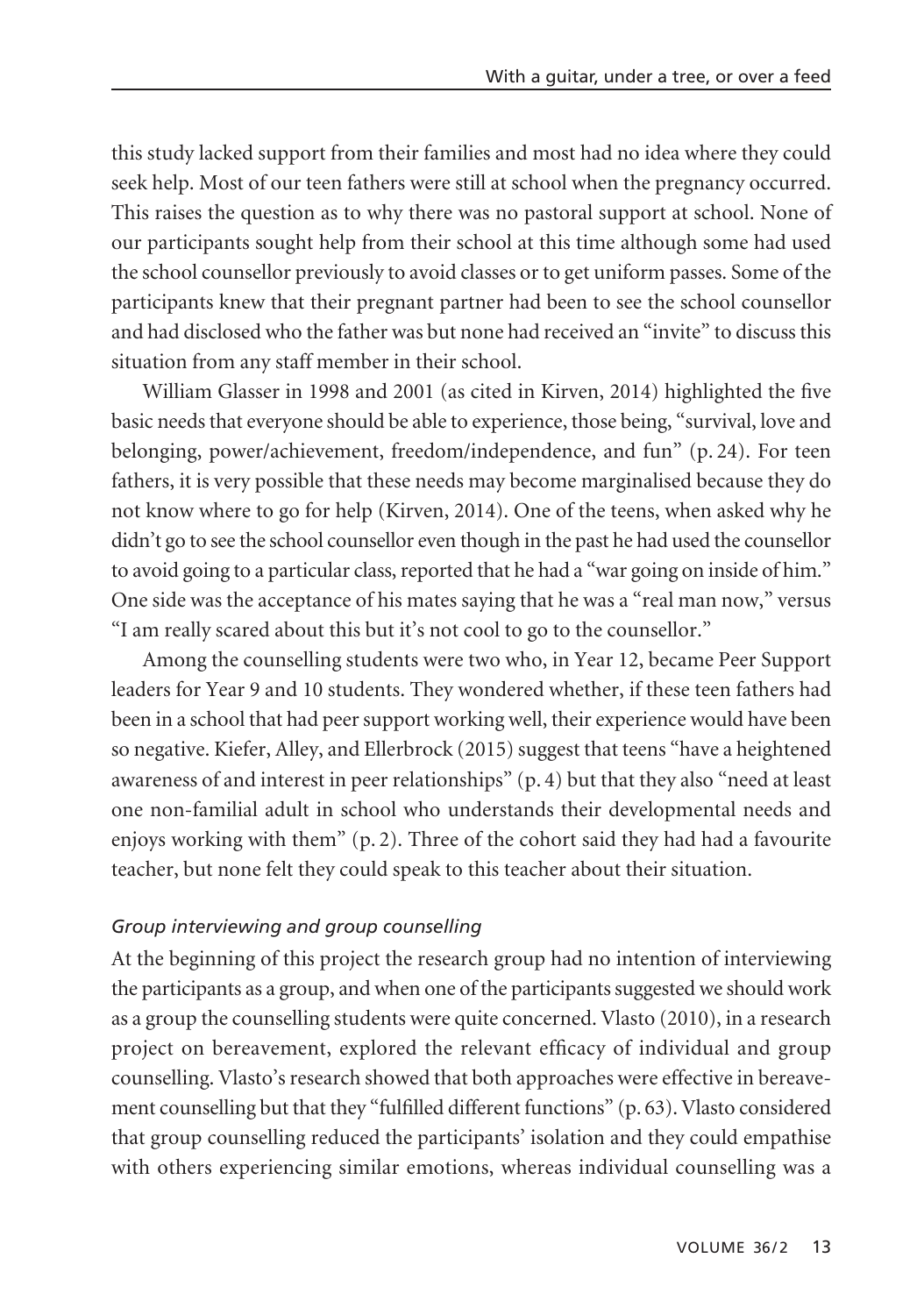setting where clients could tell their stories and where their feelings were not exposed to others. This distinction is also relevant to group and individual research interviewing. The ground rules that the group established when they moved from individual interviews to a group setting worked well for this project, but those who wanted follow-up individual counselling were set up with five free sessions of counselling with trained personnel.

When everything is added up, this cohort's responses indicate that school counsellors are best placed to provide early support for these teens, but if this is to happen, counsellors need to develop a proactive strategy that encourages teens to go to them as early as possible. Counsellors can then source additional help from agencies like the OHCT.

## *Implications for counselling*

For the counselling students, both male and female, who took part in this project, it became very clear that when they were in practice, they needed to be flexible about where counselling sessions should take place with young men such as these. It might be hanging out with a guitar, under a tree, or having a feed. As long as both counsellor and client(s) are respected and safe, then new spaces to meet for counselling sessions may be more appropriate. They recognised that, theoretically, counselling takes place most often between a counsellor and a single client, but group sessions such as occurred during the research process may have a valuable place when people are truly bonded by what the client group considers an adverse event for them.

# **Conclusion**

The main outcome for the research team and the teenage fathers was the clear evidence that adolescent males who become fathers are in need of support and guidance, and that services can effectively offer such help. Agencies such as the OHCT provide young men with ways to help them manage the challenges of fatherhood in the midst of their own adolescent development because, given their circumstances, they would rather not be seen as irresponsible, antisocial young men, and a scourge on teenage women. Early exposure to a counsellor could mean that these young men did not have to deal with negativity or disdain alone. The counsellor could help a teenage father address the issues he faces from both families. He could be guided into making the best psychosocial decisions about the partner, the baby, leaving school, going to work, and any cultural issues that may arise. Most importantly, he would not be alone.